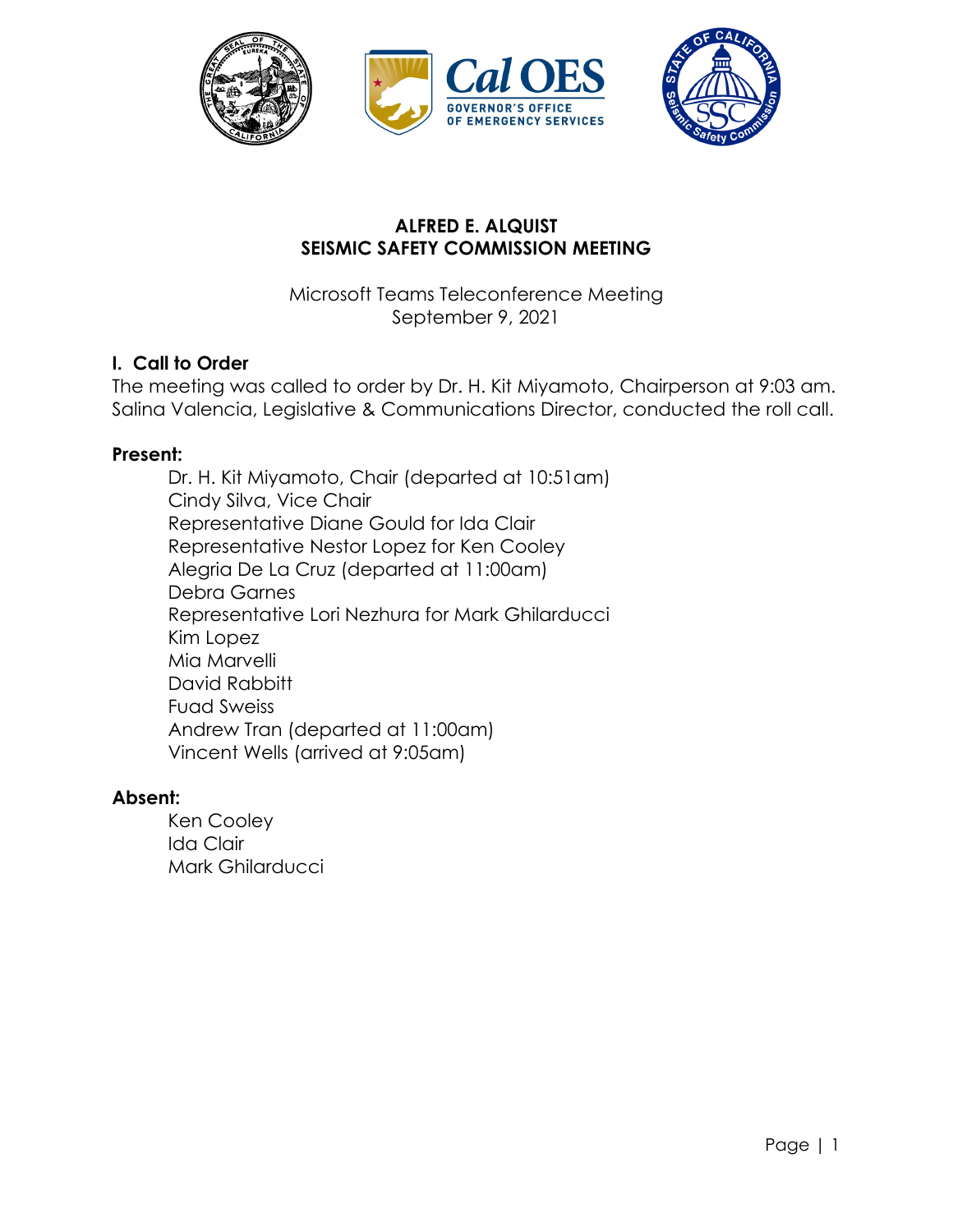

# **II. Approval of Seismic Safety Commission May 13th, 2021 Meeting Minutes**

#### **Discussion:**

The Seismic Safety Commission (SSC) discussed May 13, 2021 meeting minutes. Motion to approve by Commissioner Silva, seconded by Commissioner Rabbitt. Motion passed unanimously.

Commissioner De La Cruz, Commissioner Garnes, Commissioner Lopez and Commissioner Wells abstained.

## **III. Chairman's Remarks**

Chairman Miyamoto welcomed new Commissioners Joone Kim Lopez, General Manager of Moulton Niguel Water District, Debra Garnes, Mayor of Rio Dell, Vincent Wells, retired firefighter, and Alegría De La Cruz, Director of the Office of Equity in Sonoma.

Chairman Miyamoto is currently living in Port-au-Prince, Haiti, working to train the Haitian Public Works and respond to the August 2021 M 7.2 earthquake.

## **IV. AB 100 Projects: Seismic Program Descriptions for the Public**

#### **Speaker** *– Steve Bohlen, State Geologist, California Geological Survey Chris Tokas, Deputy Division Chief of Northern California Operations, Office of Statewide Health Planning and Development*

Executive Director McCarthy stated that when the Commission was moved into the California Governor's Office of Emergency Services (Cal OES), a condition of AB 100 was to provide a website for other departments for summation of seismic programs and budgets for the public. Executive Director McCarthy thanked Mr. Bohlen and Mr. Tokas for being first to do this.

Steve Bohlen is currently on assignment from the Lawrence Livermore National Laboratory where he leads Energy and Homeland Security Program.

The California Geological Survey (CGS) partnered with United State Geological Survey (USGS), Cal OES, Statewide Health Planning and Development (OSHPD),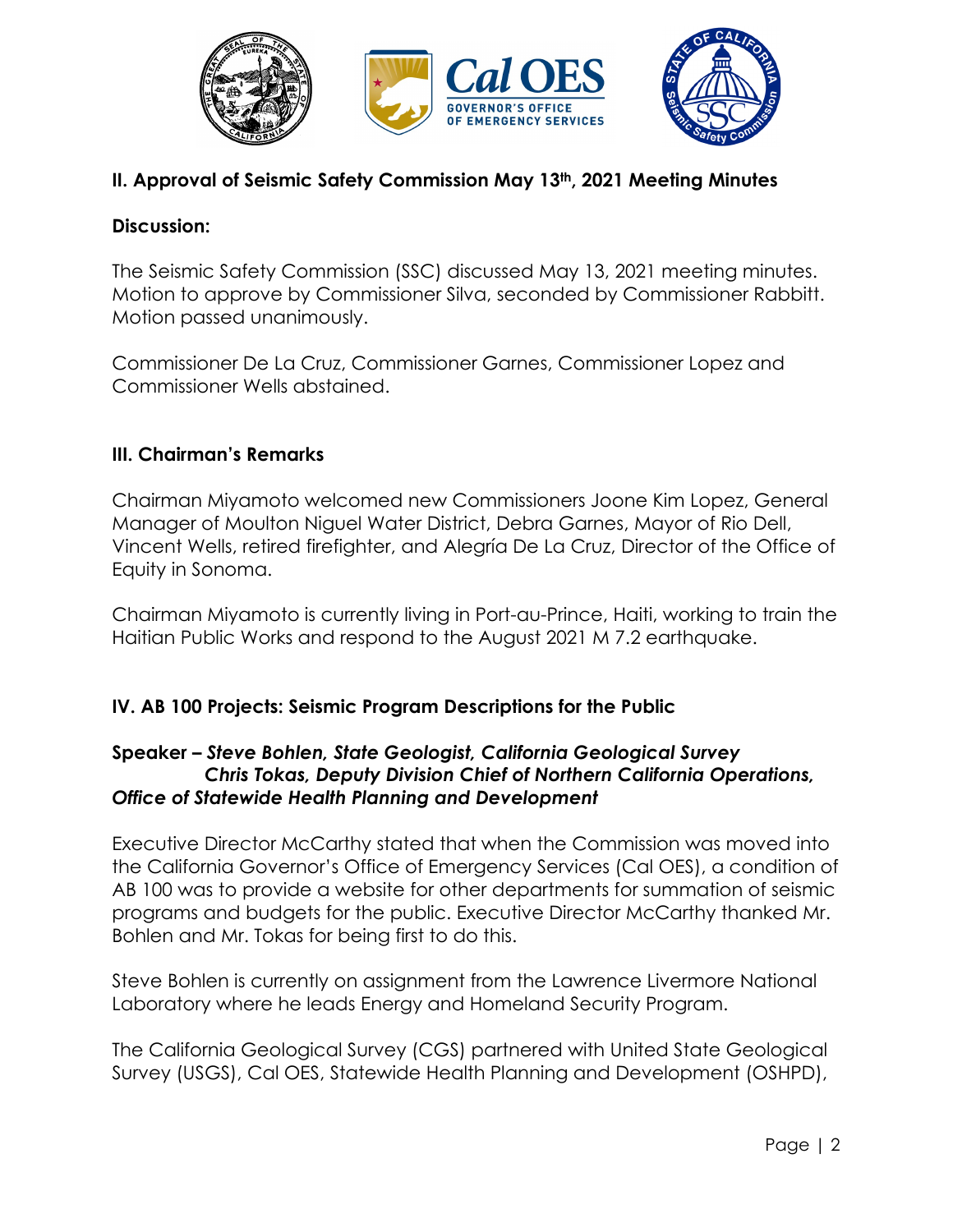

Department of Water Resources (DWR), and others to provide a variety of products and services.

CGS contributes to earthquake safety by locating seismic hazards, identifying, and assessing impacts of hazards, monitoring activity for response and structure resilience, and organizing a clearinghouse to share information.

CGS is responsible for preparing maps to display geological hazard zones.

Mr. Bohlen presented a map identifying potential earthquake hazards around Ukiah, of the Russian River Reservoir Dam and potential for landslides causing the lake to overtop the dam and descend onto the community below.

Mr. Bohlen displayed a map showing the earthquake shaking potential and where the hazard is the highest. This translates into economic loss, building codes, and insurance rates.

CGS is responsible to assess hazards for critical and essential facilities such as hospitals. Legislation requiring CGS to do an assessment of seismic and other geological hazards for all hospitals resulted from the 1971 San Fernando earthquake.

The Woods Act required CGS evaluate the same hazards for schools.

Most seismic stations are operated by CGS including buildings, bridges, and dams. Each station records, acceleration, velocity, and displacement due to the shaking is available to the public.

ShakeMap is a tool for emergency first responders and is generated within a few minutes of earthquakes with magnitude of ≥4.0. This information is used by first responders to identify the areas of greatest shaking and potential damage.

CGS oversees the state Clearinghouse which provides info to the public/local and regional agencies immediately following an earthquake.

CGS is working on developing a real-time warning system with upgraded seismic stations. High-quality computer modeling of site response allows for the evaluation of building structural health and return to service.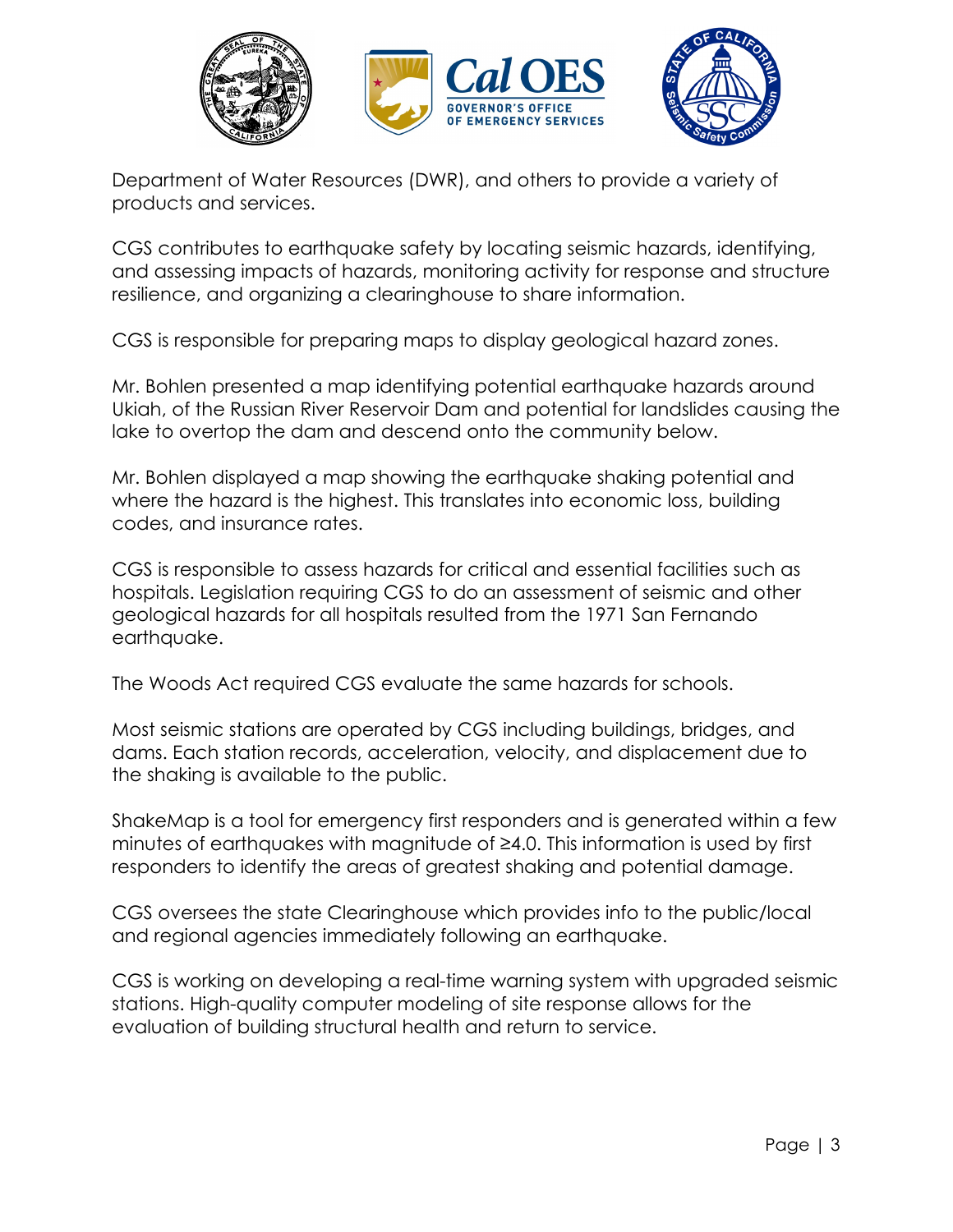

#### **Discussion:**

Commissioner Lopez asked how much information can be put into models and efforts to assess ground impact if the water and wastewater infrastructures would fail?

Mr. Bohlen stated he was not able to do that. It would require a larger number of sensors. Funding comes after a big event; studies show spending \$1 up front for geologists/seismic engineers saves \$10-\$1,000.

Commissioner Lopez asked if any discussion getting to that point?

Mr. Bohlen and Commissioner Ghilarducci met few weeks ago to discuss these issues.

With CGS, Cal OES runs a duty officer program to monitor seismic activity. If it rises to a certain level, an executive report is made.

Commissioner Silva mentioned the housing crisis, along with drought, fires, and seismic activity and asks how CGS is helping communities understand no building is going to solve crisis and find right place to build.

When creating maps, CGS, local governments, and local emergency services meet to review the effectiveness and impact of maps and how to respond to risks.

HayWired is also a public effort to inform people of risks and how to react.

Commissioner De La Cruz was curious about CGS's supporting local jurisdictions and the state in responding to private project application.

Local jurisdictions ask CGS to comment on projects. CGS is small and can't respond to everything; they look at projects with the most potential impact to public health and safety.

CGS works with local building departments.

Commissioner De La Cruz asked if there was an opportunity to roll out smaller projects like sensors and how to fundraise for it.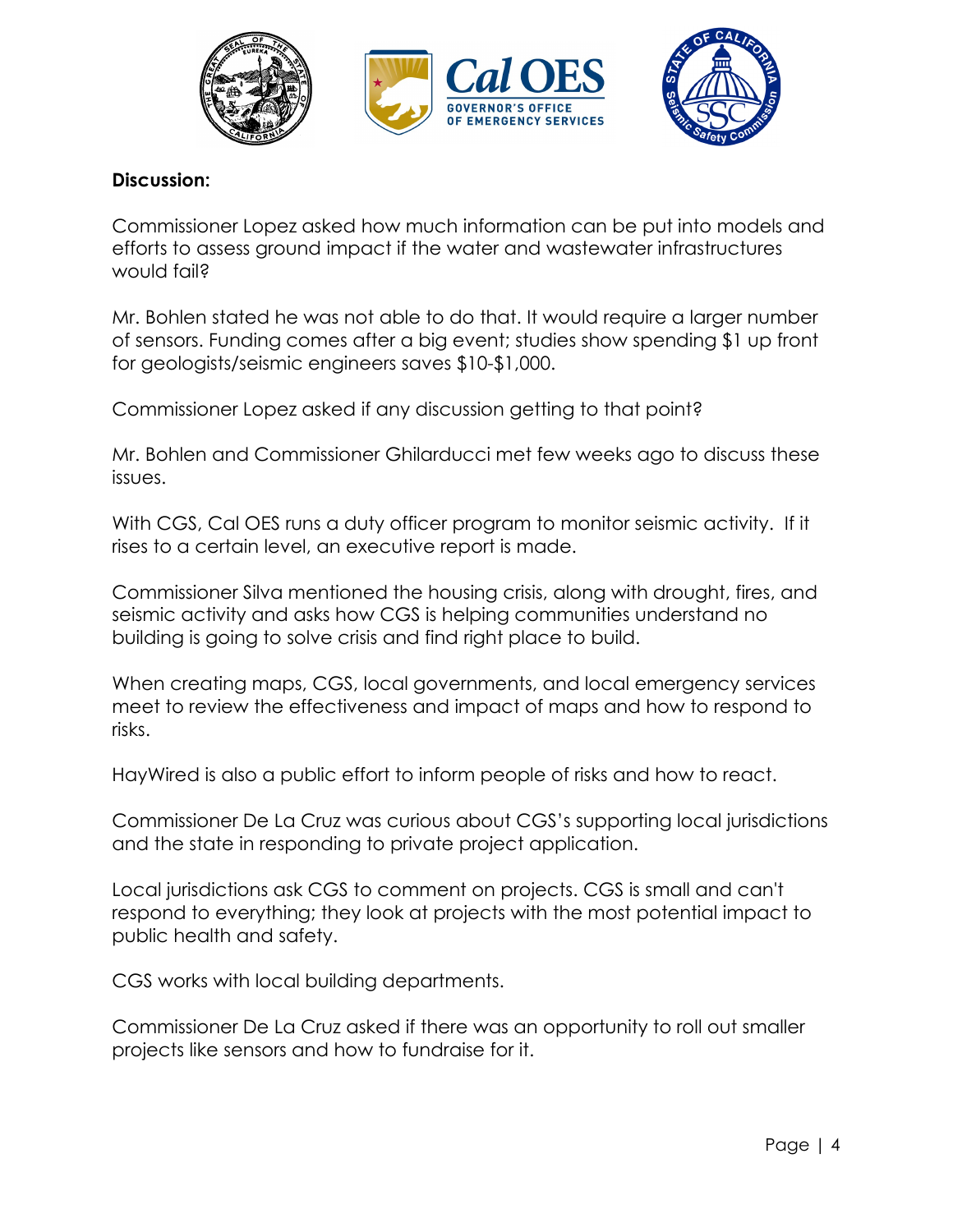

CGS with UCLA and Cal Tech doing that and assessing lower cost sensors; pilot projects are starting now. A lot to learn in next few years.

Commissioner Rabbitt commented it may be cost-effective to co-locate CGS sensors with AlertWildfire camera locations where possible.

# **Speaker** *– Chris Tokas, Deputy Division Chief, Office of Statewide Health Planning and Development*

Executive Director McCarthy showed his appreciation for OSHPD. OSHPD and the Facilities Development Division's purpose is to enforce the Alquist Hospital Facilities Seismic Safety Act. The Act bestows six basic areas of responsibility: plan review and construction observation, regulation development, hospital seismic compliance program, hospital building safety board, research, and emergency response.

Originally, the Act focused on new hospital buildings. However, a new amendment brought existing buildings into the Seismic Safety Act adding new responsibilities to OSHPD. Every existing hospital building had to be evaluated and placed into a specific category. The building standards developed in 1996 generated five categories.

Pre-73 buildings: SPC1 and SPC2; Post-73 building: SPC3, 4, 5.

The seismic compliance portion is two steps. The first, buildings that provide healthcare services that were at risk of collapsing had to be removed or strengthened. The second required that all healthcare buildings must be capable of continued operation by 2030.

## **Discussion:**

Chairman Miyamoto asked if 78% compliance is based on at least one building at each campus.

Mr. Tokas states that the 76% is for individual buildings.

Commissioner Lopez asked to clarify if access to water was considered. Is there a list of hospitals that have the 76-hour emergency requirement?

Mr. Tokas verified that there is a list.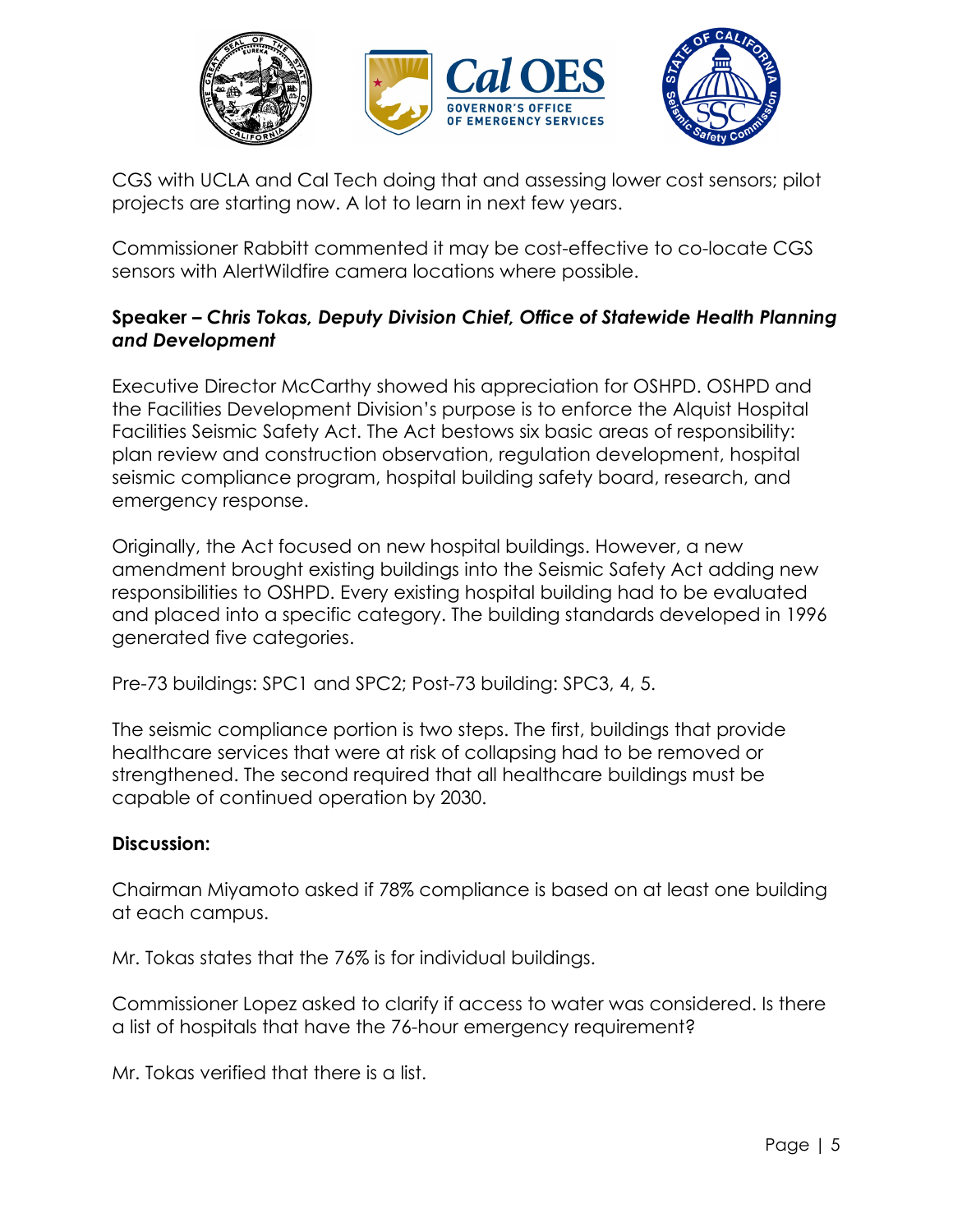

# **V. The Global Earthquake Model (GEM): From Risk Assessment to Risk Solutions**

## **Speaker** *– John Schneider, Secretary General, GEM Vitor Silva, Risk Coordinator, GEM*

Executive Director McCarthy introduces Global Earthquake Model (GEM). Previously had two projects for the SSC and a valuable resource.

John Schneider stated GEM was conceived as a global public-private partnership to assess earthquake risks initiated by Organization for Economic Cooperation and Development (OECD) in 2004. GEM's core principles include public good, credibility, collaboration, and openness. GEM's scientific framework is based on hazard vulnerability and exposure, or risks. GEM developed the OpenQuake Engine.

Vitor Silva highlighted recent efforts that might be useful for communities in California.

GEM decided to explore more of the work done by NASA Jet Propulsion Laboratory (JPL) about using artificial intelligence and remote sensing to estimate the areas that may be affected.

GEM has been focusing on how to illustrate earthquake risk so that mitigation actions may be considered an applied where they are most needed.

## **Discussion:**

Chairman Miyamoto stated that OpenQuake is used in other countries and has been very useful.

Commissioner Tran mentioned he has worked with GEM previously and sees progress made.

Commissioner Tran asked to what extent is GEM able to be successful and get people on board to use the models?

Mr. Schneider mentioned most interesting is the uptake of hazard information and capability within governments.

Mr. Silva added OpenQuake has been applied in more than 60 countries for seismic hazard and risk assessment. In the US, the models have been used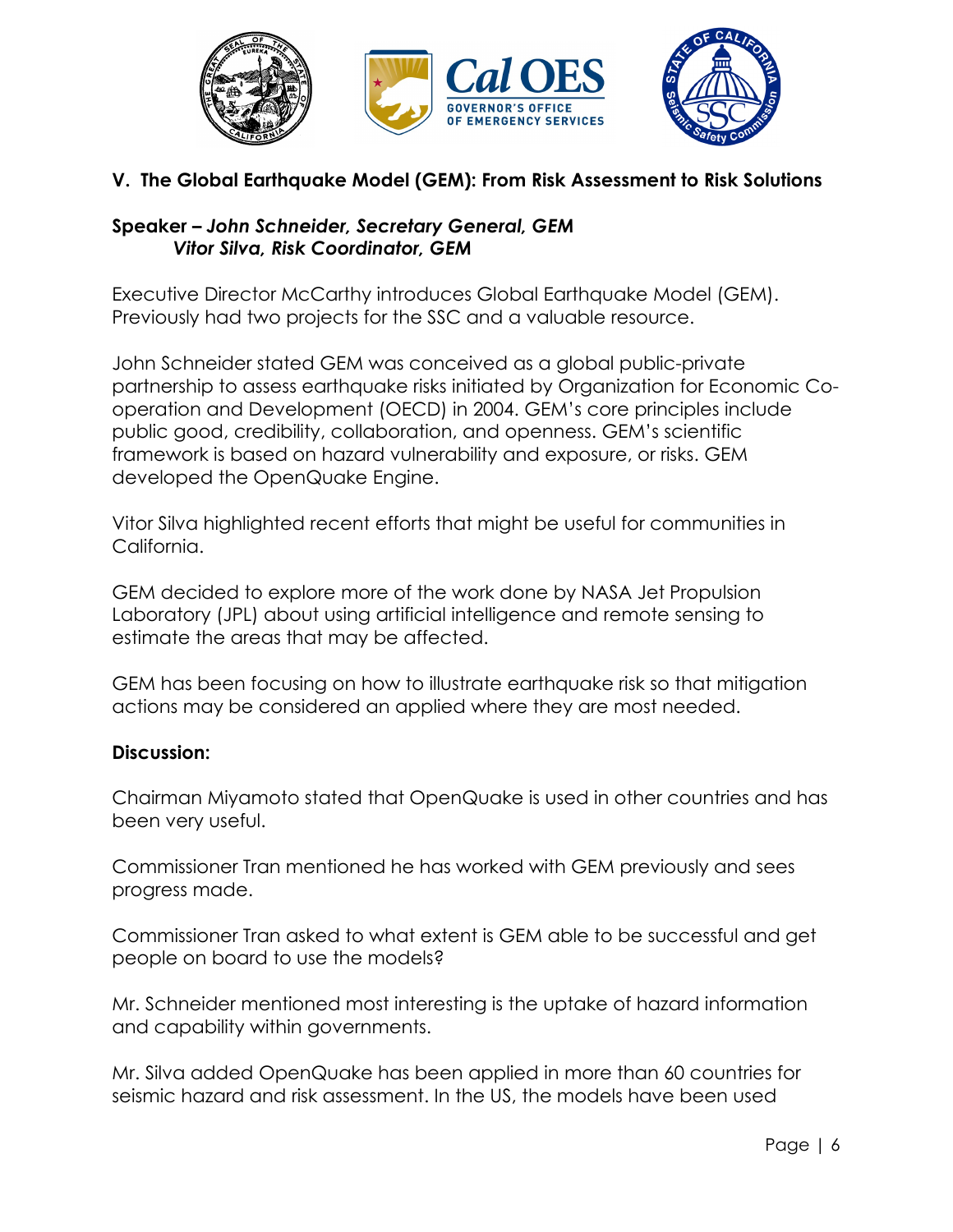

hundreds of times, so it does seem like there was a gap in the terms of models and tools and GEM managed to contribute to the reduction of that gap.

Commissioner Tran mentioned he knows the model was introduced to the California Department of Insurance and that it was quite challenging for them.

# **VI. Update on ALERTWildfire Camera Network and Its Applications to Fire Following Earthquake (FFE)**

# **Speaker** *– Professor Neal Driscoll, UC San Diego*

Executive Director McCarthy stated that the SSC has been involved in the ALERTWildfire project for many years and introduced Dr. Driscoll for an opportunity to present an update on the program.

The SSC is also working with Chief Larry Collins to see if the cameras can be used to reduce the risk from "Fire Following Earthquake."

ALERTWildfire along with Cal FIRE, South California Edison (SCE), San Diego Gas & Electric (SDG&E), and Pacific Gas & Electric (PG&E) have deployed a network of High-Definition Pan Tilt and Zoom Axis cameras with near-infrared fire detection, built a microwave communication network, have five days of resilience during public safety shutdowns, provide ability to confirm 911 calls, improve situational awareness, and help sequence evacuations.

ALERTWildfire is putting new sensors on stations for moisture content of the fuels, soils, better weather constraints, and fly airborne data acquisition to find fuels. This data can be used to estimate biomass and carbon, wildfire modeling, and landslide analysis.

ALERTWildfire works with JPL to merge satellite data with camera data.

## **Discussion:**

Commissioner Lopez asked how much has it cost to date and how it has been funded?

Professor Driscoll responded that \$50M funded by Cal FIRE, PG&E, SDG&E, and SCE.